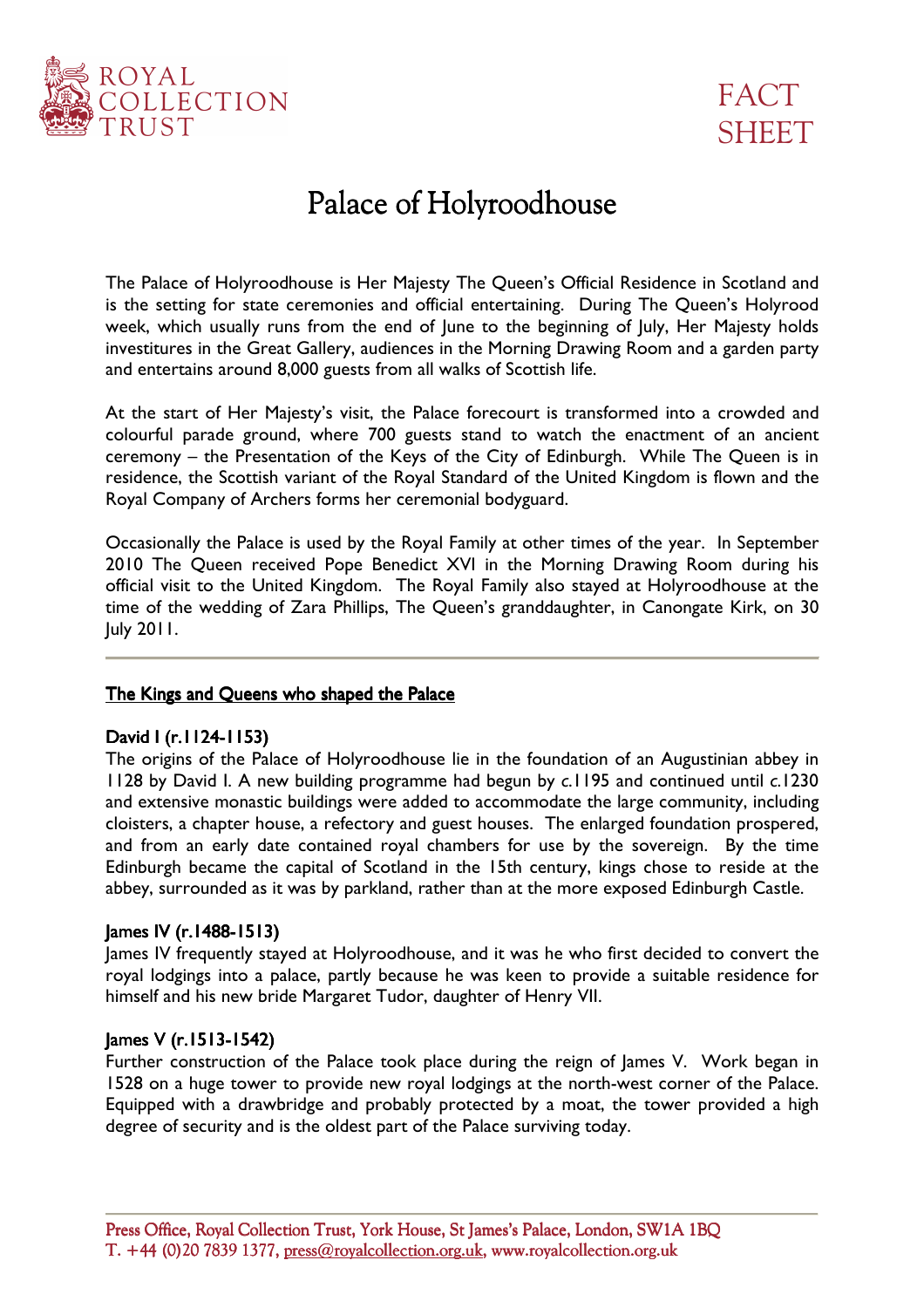# Mary, Queen of Scots (r.1542-1567)

One of the most famous residents of the Palace of Holyroodhouse is undoubtedly Mary, Queen of Scots. The daughter of James V, Mary came to live at Holyroodhouse in 1561. She married both of her Scottish husbands in the Palace – Henry Stewart, Lord Darnley, in 1565, and James Hepburn, 4th Earl of Bothwell, in 1567, and in her own apartments, she witnessed the murder of her secretary, David Rizzio, at the hands of a group led by the jealous Lord Darnley, on 9 March 1566.

### James VI (r.1567-1625)

Mary's son James VI took up residence at the Palace in 1579 and carried out extensive repairs. By the time his consort, Anne of Denmark, was crowned in the abbey in 1590, a large court was in residence, and the household numbered some 600. From 1603, however, when James succeeded to the English throne as James I and the court moved to London, the importance of Holyroodhouse faded, and extensive renovations had to be made when the King returned to Edinburgh in 1617.

## Charles I (r.1625-1649) and Charles II (r.1660-1685)

The Palace and abbey were renovated further in 1633 for the Scottish coronation of James's son, Charles I, where the coronation was to take place. In 1650 the Palace was occupied as a barracks by Oliver Cromwell's troops following his triumph over the Scots at the battle of Dunbar and was extensively damaged by fire. The rebuilding process began in earnest in 1671, during the reign of Charles II.

## James VII (r.1685-1688)

Although Charles II never actually stayed at the newly rebuilt Holyroodhouse, his brother James, Duke of York, took up residence in 1679 and again in 1681-2. His interest in the Palace continued after his succession to the throne in 1685 as James VII of Scotland and II of England. Two years later, he issued a royal warrant commanding that the Abbey Church, as Chapel Royal, be converted for Catholic worship and used as the chapel for the revived Order of the Thistle, the highest order of chivalry in Scotland.

#### Bonnie Prince Charlie

The later Stuart kings showed little interest in Holyroodhouse, though Prince Charles Edward Stuart (1720-1788), better known as Bonnie Prince Charlie, brought the Palace to life again briefly in 1745 when, he seized Edinburgh for the Jacobites and set up court at the Palace. Holyroodhouse became the symbolic residence of the Stuart Prince in his Scottish capital – he conducted his official business in the Palace and he lunched in public view.

Despite the new attention focused on Holyroodhouse, little effort was made to maintain the Palace during the 18th century, and the condition of its interior gradually worsened. In 1758, in order to strengthen the roof of the Abbey Church, stone slabs were placed over the vaulting, but this extra weight hastened its collapse ten years later, leaving it in ruins.

# George IV (r.1820- George IV (r.1820-1830)

The visit of George IV to Scotland in 1822 marked a turning point in the history of Holyroodhouse as a royal residence. George IV was the first reigning monarch to visit the country since Charles I in 1633. Although the King never stayed at Holyroodhouse, he visited several times, and considerable improvements were made to the Palace before his arrival. Interest in the Palace increased following the King's visit, and funds were found for further improvements; floors were renewed and the southern end of the Palace was refaced.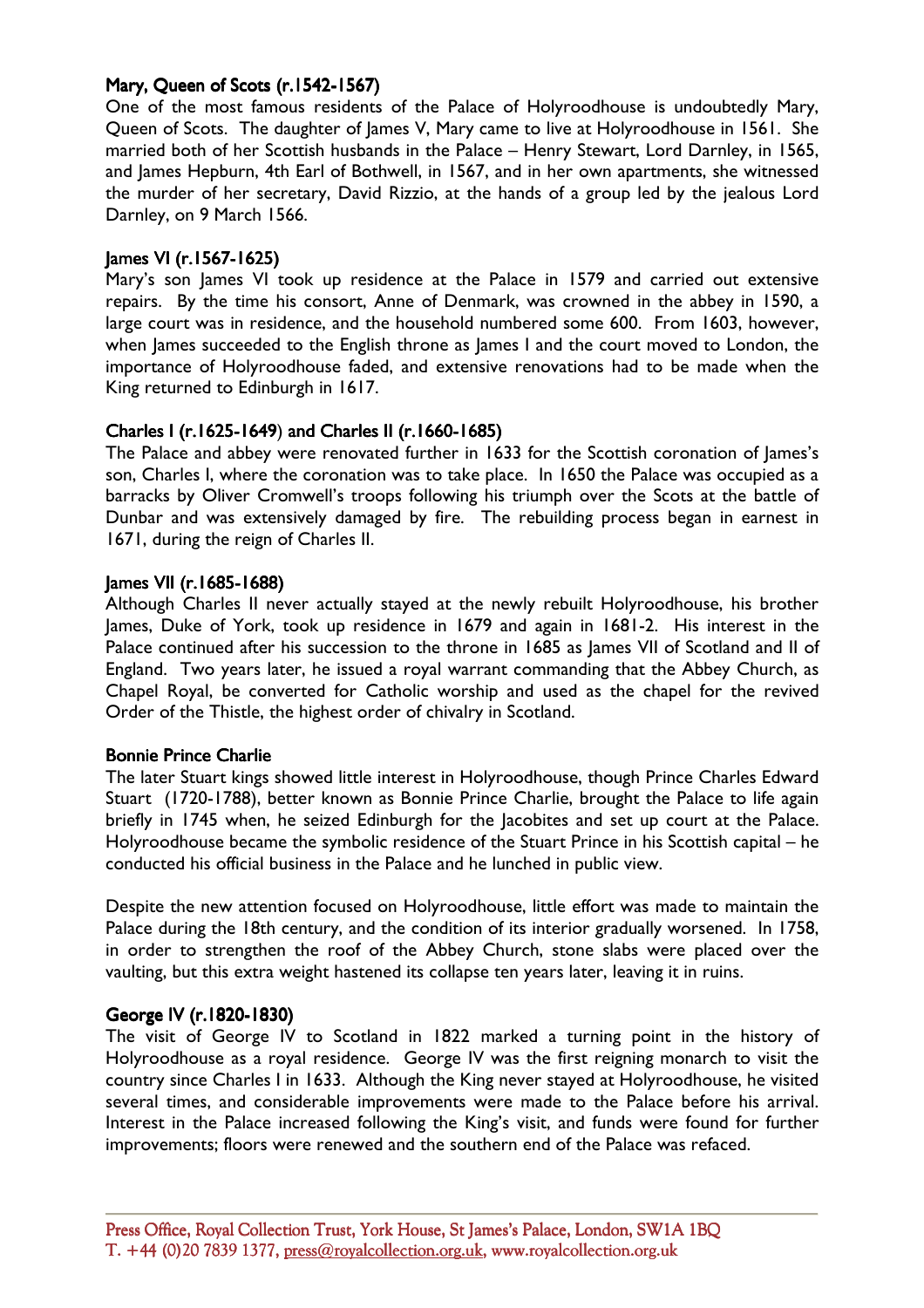# Queen Victoria (r.1837-1901) and Prince Albert

Queen Victoria had a great deal of affection for Holyroodhouse ever since her first visit there in 1850 and she insisted those areas which were still in a dilapidated condition be renovated. The main parts to receive attention were the old royal apartments on the first floor. David Ramsay Hay, Edinburgh's leading interior decorator, cleaned the spectacular plasterwork ceilings and repainted them in rich colours. Queen Victoria stayed at Holyroodhouse for the last time in 1886. The frequent visits she made helped to reinstate the Palace as Scotland's premier royal residence.

## King George V (r.1910-1936) and Queen Mary

During the reign of King George V Holyroodhouse came to life again, and after the First World War an extensive programme repairs were undertaken to ensure that the Palace became a regular royal residence. The State Rooms were redecorated and the bathrooms and kitchens thoroughly modernised. At the same time the importance of Charles II's State Rooms was recognised and the public tour was extended to include these as well as the apartments of Mary, Queen of Scots which had been open to visitors from the mid-18th century.

The Palace was selected as the site of the Scottish National Memorial to King Edward VII, unveiled by George V in 1922, and the forecourt was enclosed within richly decorated wrought-iron railings and gates. The cost of the repairs led to a review of the Palace's role and it was recognised as the Sovereign's official residence in Scotland.

# King George VI (r. 1936-1952) and Queen Elizabeth

King George VI and his consort Queen Elizabeth were regular visitors to Scotland. They visited Holyroodhouse in 1937 and then continued the tradition of regular visits, usually accompanied by their daughters Princess Elizabeth and Princess Margaret Rose.

# Did you know?

- The Palace covers 10 acres. The gardens cover 8 of these.
- There are 289 rooms in the Palace (including corridors and landings). The biggest is the Great Gallery which measures 44.5 metres long.
- The Palace has 387 windows and 51 clocks.
- Since the 15th Century, nine monarchs have used the Palace, including Her Majesty The Queen.
- There are 106 members of the staff who work there. No one lives there except when

The Queen is in residence.

- The Garden Party is the largest annual event held at the Palace. Some 8,000 guests are invited, and 15,000 cups of tea, 42 gallons of iced tea, 9,000 strawberry tarts and 7,000 sandwiches are consumed. The buffet table is 150 metres long.
- The oldest part of the Palace is the James V tower built in 1528. This is where Mary, Queen of Scots lived. The Abbey attached to the Palace was built in 1128 and is the oldest part of the site.
- The Queen's Gallery opened in 2002 and is the newest addition to the Palace. The newest part of the Palace is the Throne Room which was redecorated, with a new ceiling and panelling, including the monogram of George V and Queen Mary in the corners, in 1929.